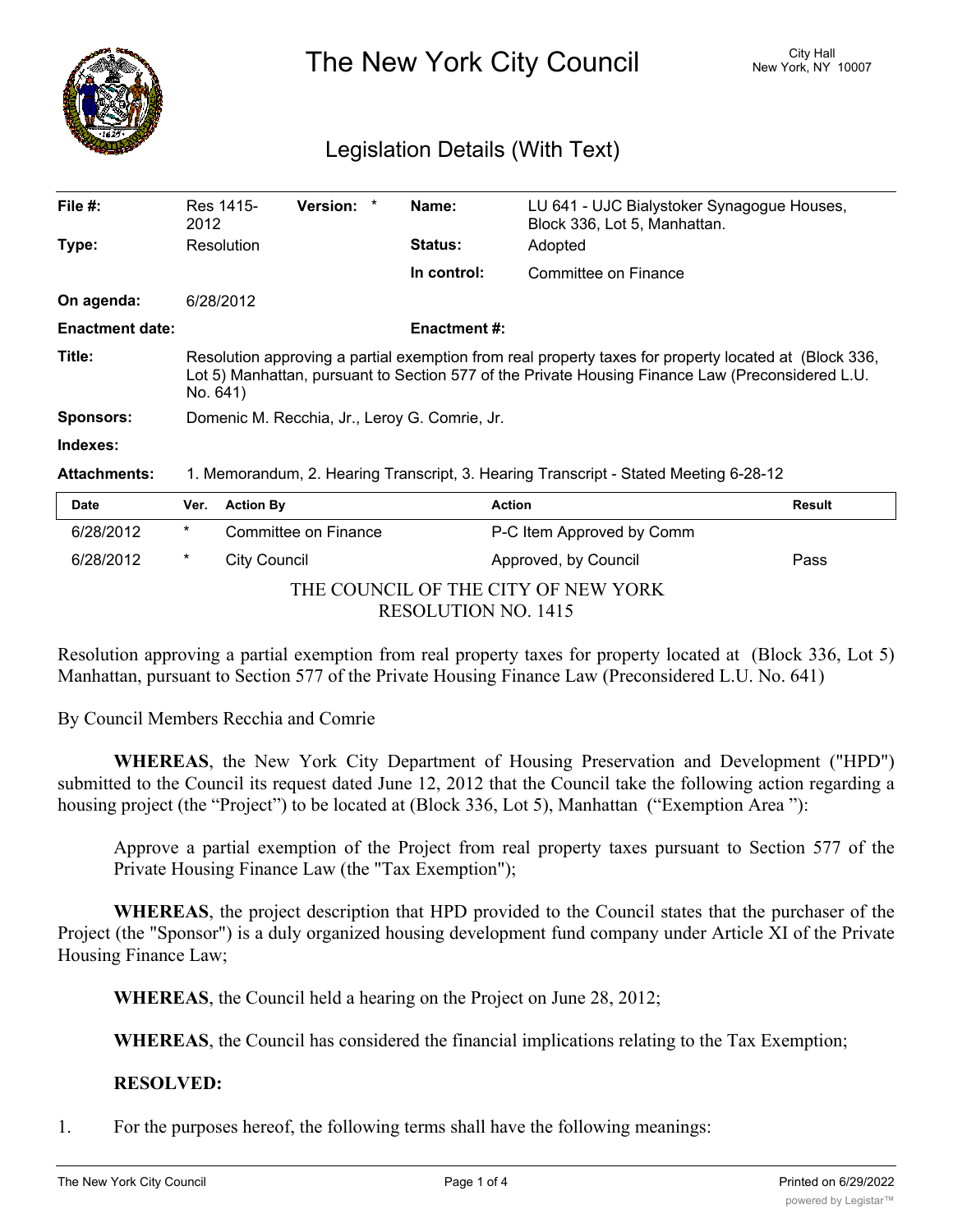- (a) "Company" shall mean CAM Orenstein, LLC.
- (b) "Effective Date" shall mean the later to occur of (i) the date of repayment or refinancing of the HUD Mortgage, (ii) the date that HFA and the New Owner enter into the HFA Regulatory Agreement, or (iii) the date that HPD and the New Owner enter into the HPD Regulatory Agreement.
- (c) "Exemption Area" shall mean the real property located in the Borough of Manhattan, City and State of New York, identified as Block 336, Lot 5 on the Tax Map of the City of New York.
- (d) "Expiration Date" shall mean the earlier to occur of (i) a date which is forty (40) years from the Effective Date, (ii) the date of the expiration or termination of the HFA Regulatory Agreement, or (iii) the date of the expiration or termination of the HPD Regulatory Agreement.
- (e) "HFA" shall mean the New York State Housing Finance Agency.
- (f) "HFA Regulatory Agreement" shall mean the regulatory agreement between HFA and the New Owner providing that, for a term of forty (40) years, all units must be rented to elderly persons whose incomes do not exceed 60% of area median income.
- (g) "HPD" shall mean the Department of Housing Preservation and Development of the City of New York.
- (h) "HPD Regulatory Agreement" shall mean the regulatory agreement between HPD and the New Owner establishing certain controls upon the operation of the Exemption Area during the term of the New Exemption
- (i) "HUD" shall mean the Department of Housing and Urban Development of the United States of America.
- (j) "HUD Mortgage" shall mean the original loan made to the Prior Owner by HUD in connection with the Section 202 Supportive Housing Program for the Elderly, which loan was secured by a mortgage on the Exemption Area.
- (k) "Maximum Shelter Rent" shall mean (i) \$200,000, plus (ii) an additional amount equal to twenty -five percent (25%) of the amount by which the total contract rents applicable to the Exemption Area (as adjusted and established pursuant to Section 8 of the United States Housing Act of 1937, as amended), exceed the total contract rents which are authorized as of January 1, 2013.
- (l) "New Exemption" shall mean the exemption from real property taxation provided hereunder with respect to the Exemption Area.
- (m) "New Owner" shall mean the Sponsor and the Company, collectively.
- (n) "Prior Exemption" shall mean the exemption from real property taxation for the Exemption Area approved by the Board of Estimate on May 28, 1981 (Cal. No. 22) and October 22, 1981 (Cal. No. 255).
- (o) "Prior Owner" shall mean United Jewish Council Bialystoker HDFC Inc.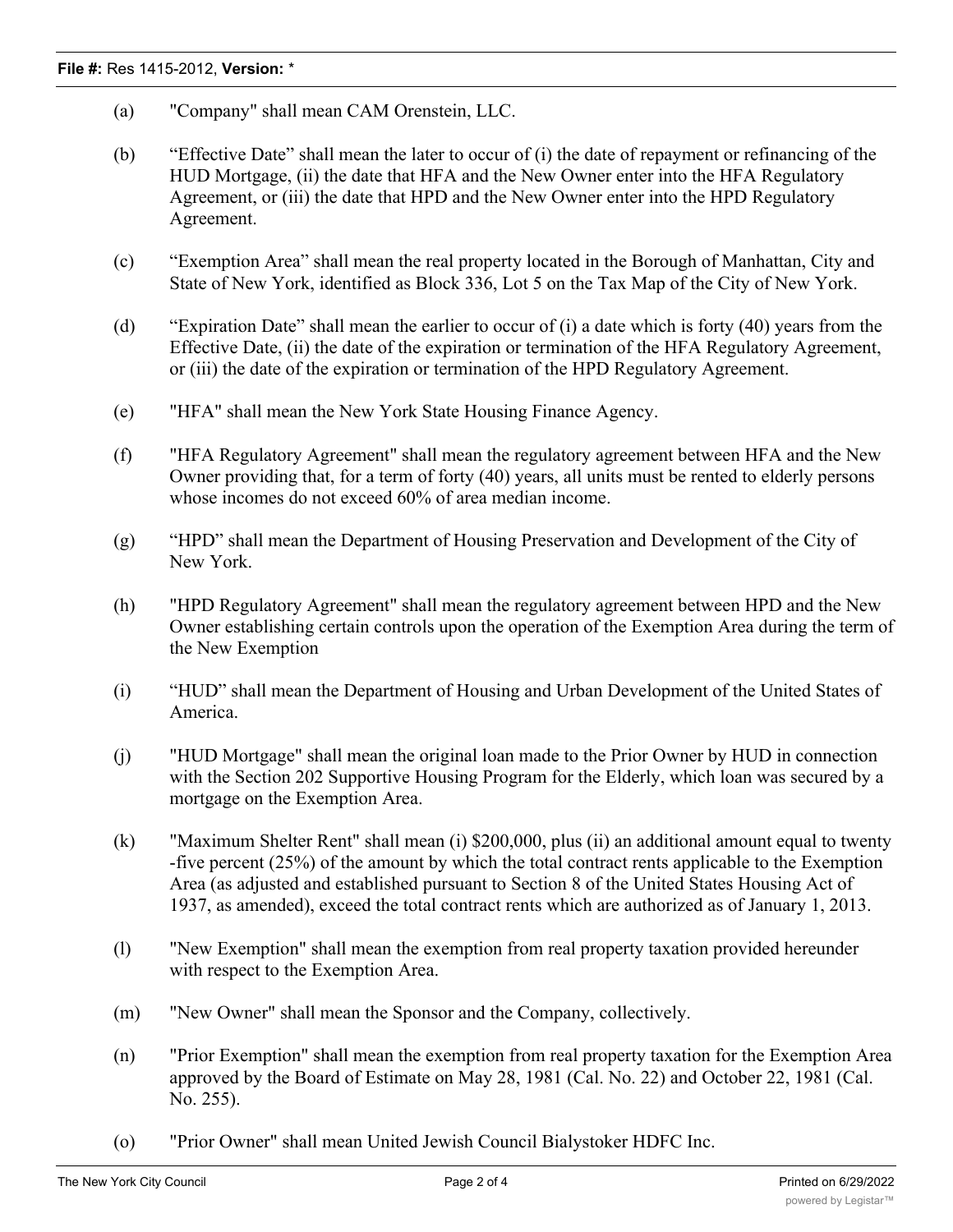- (p) "Sponsor" shall mean UJC Orenstein Preservation Housing Development Fund Company, Inc.
- 2. The Prior Exemption shall terminate upon the Effective Date.
- 3. All of the value of the property in the Exemption Area, including both the land and any improvements (excluding those portions, if any, devoted to business or commercial use), shall be exempt from real property taxation, other than assessments for local improvements, for a period commencing upon the Effective Date and terminating upon the Expiration Date.
- 4. Commencing upon the Effective Date, and during each year thereafter until the Expiration Date, the Sponsor shall make real property tax payments in the sum of the Maximum Shelter Rent. Notwithstanding the foregoing, the total annual real property tax payment by the Sponsor shall not at any time exceed the amount of real property taxes that would otherwise be due in the absence of any form of exemption from or abatement of real property taxation provided by any existing or future local, state, or federal law, rule or regulation.
- 5. Notwithstanding any provision hereof to the contrary:
	- (a) The New Exemption shall terminate if HPD determines at any time that (i) the Exemption Area is not being operated in accordance with the requirements of the HFA Regulatory Agreement, (ii) the Exemption Area is not being operated in accordance with the requirements of the HPD Regulatory Agreement, (iii) the Exemption Area is not being operated in accordance with the requirements of any other agreement with, or for the benefit of, the City of New York, or (iv) the demolition of any private or multiple dwelling on the Exemption Area has commenced without the prior written consent of HPD. HPD shall deliver written notice of any such determination to the Sponsor and all mortgagees of record, which notice shall provide for an opportunity to cure of not less than sixty (60) days. If the noncompliance specified in such notice is not cured within the time period specified therein, the New Exemption shall prospectively terminate.
	- (b) The New Exemption shall not apply to any building constructed on the Exemption Area which did not have a permanent certificate of occupancy on the Effective Date.
	- (c) Nothing herein shall entitle the New Owner to a refund of any real property taxes which accrued and were paid with respect to the Exemption Area prior to the Effective Date.
	- (d) All previous resolutions, if any, providing an exemption from or abatement of real property taxation with respect to the Exemption Area are hereby revoked.
- 6. In consideration of the New Exemption, prior to or simultaneous with repayment or refinancing of the HUD Mortgage, the New Owner, for itself, its successors and assigns, shall (i) execute and record the HPD Regulatory Agreement, and (ii) waive, for so long as the New Exemption shall remain in effect, the benefits of any additional or concurrent exemption from or abatement of real property taxation which may be authorized under any existing or future local, state or federal law, rule or regulation.

Adopted.

Office of the City Clerk, } The City of New York  $\{$  ss.: